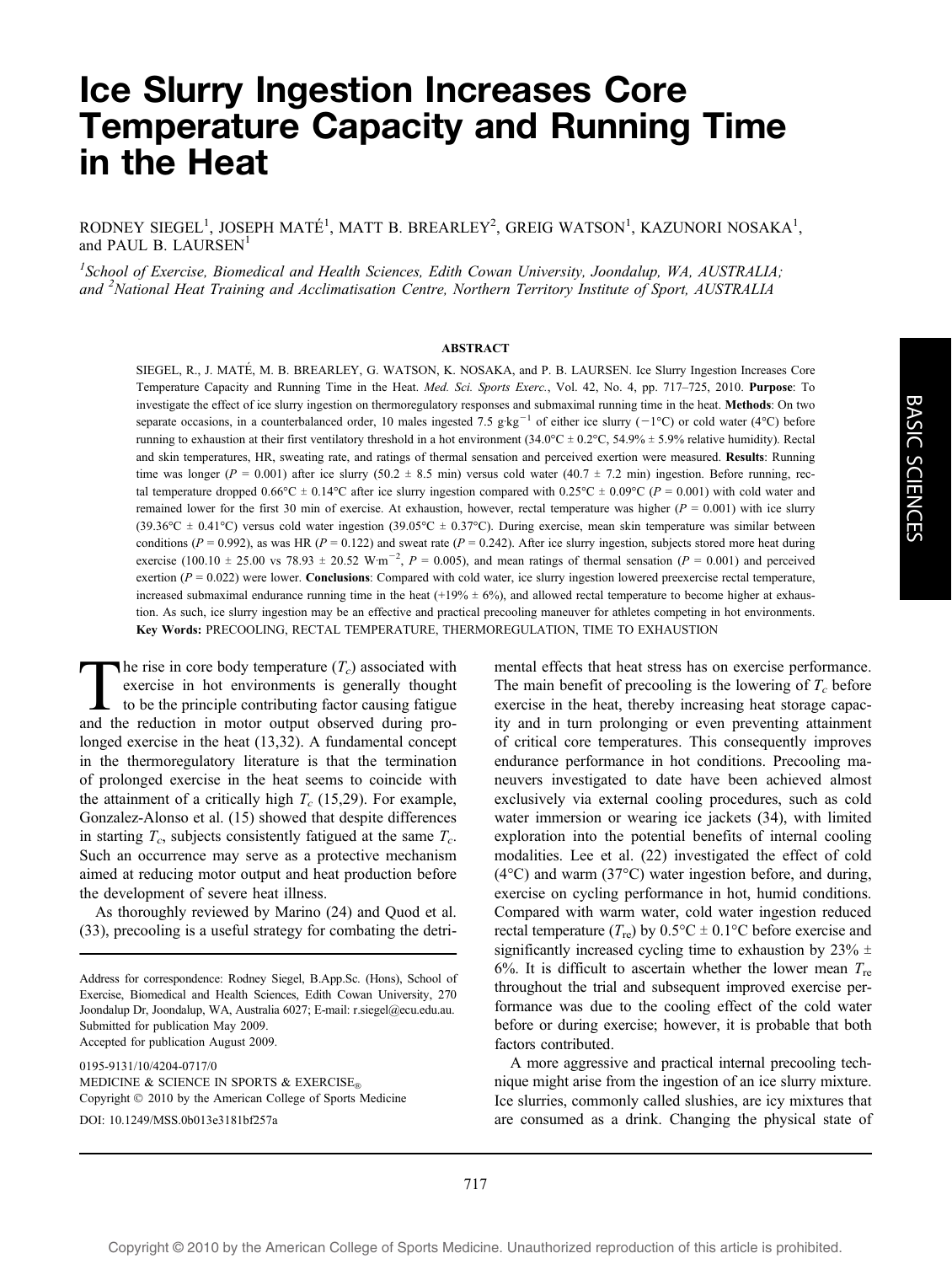water  $(H<sub>2</sub>O)$  from solid to liquid (phase change) requires a large transfer of heat energy into the system. Using this ''enthalpy of fusion'' of ice as an additional heat sink allows more heat to be transferred into the drink rather than being stored in the body. Hence, solid ice provides a greater cooling effect than liquid water alone. For example, Merrick et al. (26) showed that cooling treatments that undergo phase change (ice bag and wet ice) lower skin temperature  $(T_{sk})$  and 1 cm of subadipose tissue temperature significantly more than treatments that do not undergo phase change (Flex-i-Cold frozen gel pack). Because ice slurry ingestion is an internal cooling modality, it is possible that a greater amount of internal heat might be transferred to the drink as it changes phase from solid ice to liquid water. This effect, in turn, may lower  $T_c$  significantly more than water of a similar temperature, potentially resulting in improvements to prolonged exercise performance in the heat. A lowering of internal temperatures with an ice slurry solution has been shown in swine. Vanden Hoek et al. (40) showed that a 50-mL $kg^{-1}$  intravenous bolus of saline ice slurry ( $-1$ <sup>o</sup>C to 0<sup>o</sup>C) reduced swine brain temperature by  $5.3^{\circ}\text{C} \pm 0.7^{\circ}\text{C}$  compared to  $3.4^{\circ}\text{C} \pm 0.4^{\circ}\text{C}$ with chilled saline ( $0^{\circ}$ C–1 $^{\circ}$ C). Although ice slurry cooling has been shown to reduce internal temperatures to a greater degree than chilled water in swine, limited research has focused on its effect on cooling and subsequent exercise performance in the heat in humans.

The purpose of the present investigation was to examine the effects of ice slurry versus cold water ingestion on thermoregulatory responses and prolonged submaximal exercise performance in the heat. We hypothesized that ice slurry ( $-1$ °C) ingestion would significantly reduce  $T_c$  and, in turn, improve run time to exhaustion in the heat compared with cold water  $(4^{\circ}C)$  ingestion.

## METHODS

**Participants.** Ten healthy males (age =  $28 \pm 6$  yr, height =  $178.9 \pm 6.3$  cm, body mass =  $79.9 \pm 11.2$  kg, sum of nine skinfolds = 92.8  $\pm$  41.4 mm, VO<sub>2max</sub> = 56.4  $\pm$  $4.7 \text{ mL kg}^{-1} \cdot \text{min}^{-1}$ ) volunteered for this study. Subjects were considered moderately active, participating in recreational sport, had no previous history of heat illness, and were without injuries. Subjects provided written informed consent before study commencement. The study procedures were approved by the Edith Cowan University's Human Research Ethics Committee.

Preliminary measurements. On their first visit to the laboratory, subjects performed a progressive exercise test on a running treadmill (Trackmaster; JAS Fitness Systems, Newton, KS) at room temperature (24.6°C  $\pm$  1.9°C, 44.4%  $\pm$ 8.2% RH) for the determination of maximal oxygen uptake  $(\text{VO}_2)$  and their first ventilatory threshold  $(V_T)$ . Before the test, the subject's body mass and height were measured to the nearest 10 g and 0.1 cm using a floor scale (Model ID1; Mettler Toledo, Columbus OH) and stadiometer (Seca,

Brooklyn, NY), respectively. Skinfold thickness measurements were taken at nine sites (triceps, subscapular, biceps, mid axilla, iliac crest, supraspinale, abdominal, front thigh, and medial gastrocnemius) in duplicate using skinfold calipers (Model HSK-BI-3; Baty International, West Sussex, UK), and the mean value was used to calculate the sum of nine skinfolds. For the progressive exercise test, a diagnostic system (TrueOne 2400; ParvoMedics, Sandy, UT) was used to measure minute ventilation, carbon dioxide production, and oxygen uptake. The test began with subjects running at 8 km<sup>-1</sup> for 4 min on a 0% gradient, with 2 $km\cdot h^{-1}$  increases in treadmill speed occurring every 4 min. Once speed reached 16  $kmh^{-1}$ , gradient remained at 0 for the first 4 min and then increased by 2% every 4 min thereafter until volitional fatigue. HR was monitored continuously by telemetry using an HR monitor (Model S610i; Polar Electro Oy, Kempele, Finland), and RPE was taken every 4 min using the 6- to 20-point Borg Scale (4).  $\rm \dot{VO}_{2max}$ was recorded as the highest value obtained in a 30-s period (27). Attainment of  $\rm \dot{VO}_{2max}$  was indicated by a plateau in oxygen consumption. Secondary criteria used to confirm  $\rm \dot{VO}_{2max}$  attainment were an RER greater than 1.10 and peak HR within 10 beats $\text{min}^{-1}$  of age-predicted maximum (220 – age). When  $\rm \dot{VO}_{2max}$  was not achieved, the  $\rm \dot{VO}_{2peak}$ was recorded.  $V_{T1}$  was determined by the increase in the ventilatory equivalent for oxygen uptake  $(\dot{V}_E \cdot \text{VO}_2^{-1})$  with no concomitant increase in the ventilatory equivalent for carbon dioxide production  $(\dot{V}_E \cdot \text{VCO}_2^{-1})$  (23).

Experimental design. Throughout the study, subjects were asked to keep stable their normal lifestyle activities, including physical activity and nutritional habits. On the day before each trial, subjects were asked to eat at least 6 g carbohydrate per kilogram body weight and the same pretrial meal on the day of the experimental trials (providing at least 1 g carbohydrate per kilogram). They were also asked to consume at least 2 L of fluid on this day and 400 mL of fluid during the meal consumed just before the experimental trials. In the 24-h period before the trials, subjects were asked to avoid strenuous exercise, as well as the consumption of alcohol, caffeine, nonsteroidal anti-inflammatory drugs, or nutritional supplements. Before the experimental trials were completed, subjects performed a familiarization trial involving running to exhaustion at the subject's previously determined  $V_{T1}$  running speed in the same hot environment as the experimental trials. Within 5–14 d after this familiarization trial, subjects completed the first of two experimental trials on a treadmill, running to exhaustion at their  $V_{T1}$  running speed after ingesting either ice slurry  $(-1^{\circ}C)$  or cold water (4 $^{\circ}$ C). We chose a 4 $^{\circ}$ C temperature for our control drink because this is the typical temperature of drinks found in conventional refrigeration units. Subjects completed their assigned conditions in a counterbalanced and random order, at the same time of day, separated by 5–20 d. For each trial, the subjects wore the same exercise clothing.

Experimental procedures. On arrival to the laboratory, urine and blood samples were collected before nude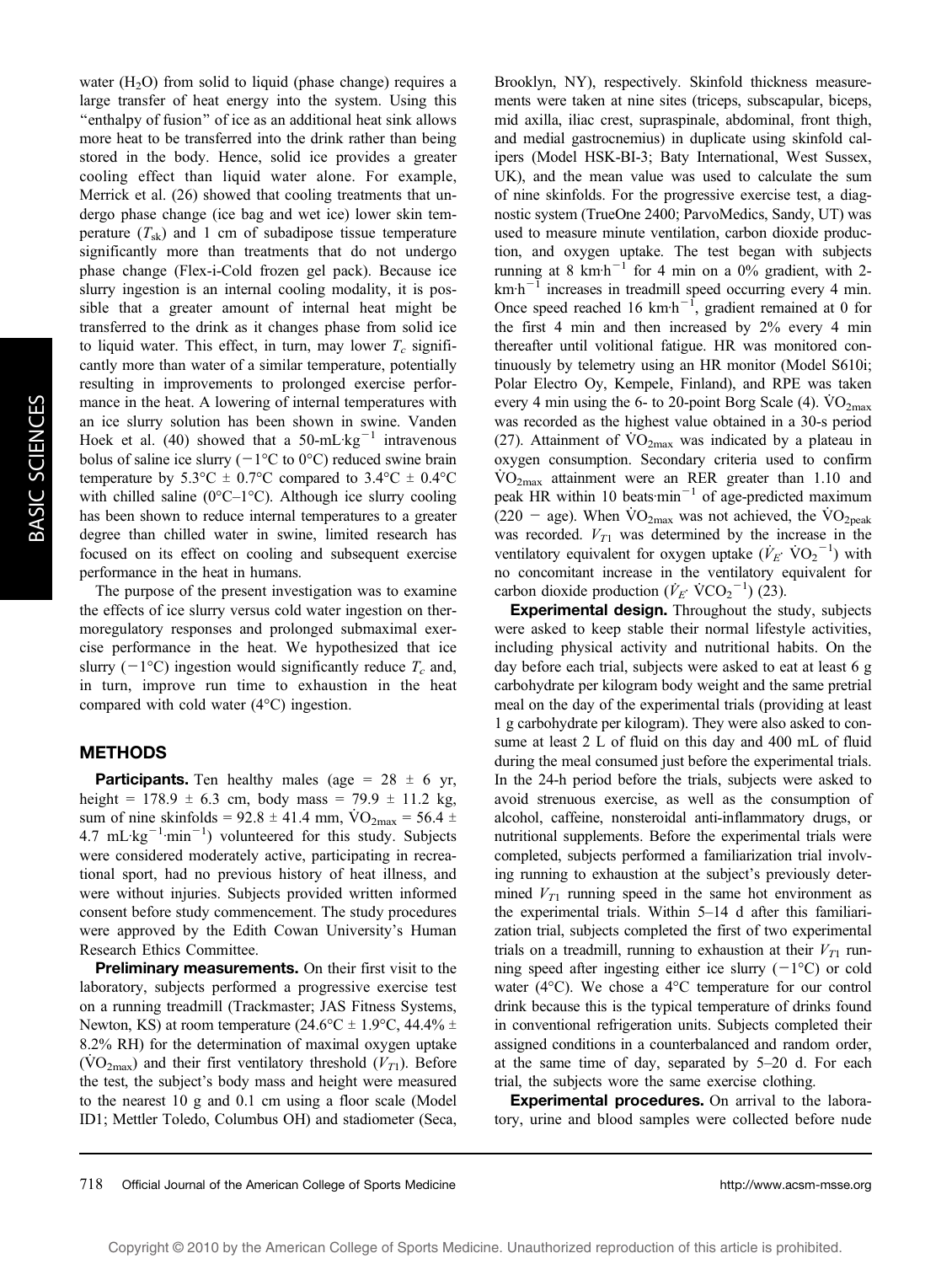body mass was recorded. Approximately 5 mL of blood was drawn using standard venipuncture technique from an antecubital vein. A disposable rectal thermistor (Monatherm Thermistor, 400 Series; Mallinckrodt Medical, St. Louis, MO) was then self-inserted 120 mm past the anal sphincter. Four reusable skin thermistors were affixed using hypoallergenic polyacrylate adhesive tape (Fixomull; Smith and Nephew Ltd., Auckland, New Zealand) at the mid belly of the left gastrocnemius, quadriceps, biceps, and chest. An HR monitor was then fixed to the subjects' chest before a 15-min rest period to gather baseline resting data. After this rest period, during the next 30 min, subjects ingested either a 7.5-g $kg^{-1}$  ice slurry (-1°C) with added syrup for flavor (Cottee's Foods, New South Wales, Australia) or  $7.5 \text{ g} \cdot \text{kg}^{-1}$ of cold water  $(4^{\circ}C)$  with added syrup. Both solutions were made with the same flavoring for all subjects and consisted of 5% carbohydrate. Ice slurries were made using a slushy machine (Essential Slush Co., Queensland, Australia), and every 5 min, subjects were given 1.25  $g \text{kg}^{-1}$  of either drink to ensure a standardized ingestion rate. To establish the possible influence of ice slurry or cold water ingestion on bronchial constriction during the experimental trials, subjects performed a pulmonary function test (MED Graphics CPX/D System; Medical Graphics Corporation, St. Paul, MN) to measure forced vital capacity (FVC) and forced expiratory volume in 1 s immediately before and after drink ingestion. Subjects then commenced running, approximately 5 min after completing drink ingestion. After exercise, subjects toweled dry and were weighed again for nude body mass before the collection of urine and blood samples.

Measurements. Throughout the experimental protocol,  $T_{\text{re}}$  and  $T_{\text{sk}}$  were recorded continuously at a sampling rate of 1 Hz via a data logger (Grant Instruments, Shepreth Cambridgeshire, UK). From these data, 5-min averages were calculated. Mean  $T_{sk}$  was calculated using Ramanathan's formula (35):  $T_{sk} = 0.3(T_{\text{check}} + T_{\text{arm}})$  +  $0.2(T_{\text{thigh}} + T_{\text{calf}})$ . Mean body temperature  $(T_b)$  was calculated using the formula of Colin et al. (9):  $T_b$  =  $0.66(T_{\text{re}})$  +  $0.34(T_{\text{sk}})$  at rest and during drink ingestion and  $T_b = 0.79(T_{\rm re}) + 0.21(T_{\rm sk})$  during exercise. Heat storage was calculated at 5-min increments using the formula of Adams et al. (1): heat storage =  $0.965m\Delta T_b/A_D$ , where 0.965 is the specific heat storage capacity of the body  $(W \text{ kg}^{-1} {}^{\circ}C^{-1})$ , *m* is the mean body mass (kg) during the trial, and  $A_D$  is the body surface area  $(m^2)$  according to Du Bois and Du Bois (11):  $A_D = 0.202 m^{0.425} \times \text{height}^{0.725}$ .

HR was monitored continuously throughout the trial and reported as 5-min averages. Rating of thermal sensation (9-point scale ranging from unbearably cold [0] to unbearable hot [8] (42)) was recorded every 5 min during drink ingestion and exercise, whereas RPE (4) was recorded every 5 min throughout the course of exercise.

Serum osmolality was measured from blood serum using a freezing point depression osmometer (Model 3250; Advanced Instruments, Inc., Norwood, MA) after samples were centrifuged for 15 min at 3000 rpm (1942g) and  $4^{\circ}$ C. Urine samples were assessed for urine osmolality using a freezing point depression osmometer (Model 3250; Advanced Instruments, Inc.) and urine specific gravity using a handheld refractometer (No. 503; Nippon Optical Works Co., Ltd., Tokyo, Japan). Changes in nude body mass were used to assess fluid loss to the nearest 10 g. For the purpose of this study, 10 g of body mass lost was assumed to equate to 10 mL of fluid lost from sweat. Sweat rate was estimated using the formula: sweat rate  $(L \cdot h^{-1})$  = pre-*m* (kg) + fluid ingested (L) - post-*m* (kg).

Environmental conditions in the climate chamber were monitored continuously using a wet bulb globe temperature heat stress monitor (Microtherm; Casella Measurement Ltd., Bedford, UK) and averaged at 5-min intervals.

Statistical analyses. Data were analyzed in two phases: during the drinking period and during exercise. Differences in time to exhaustion, physiological variables at a single time point, sweat rate, heat storage, and hydration status between conditions were analyzed using a paired Student's t-test. Mean differences in physiological variables between conditions and over time were compared using a two-way (drink  $\times$  time) repeated-measures ANOVA. When a significant main effect or interaction effect was identified, differences were delineated using a paired Student's *t*-test with Bonferroni adjustment. For all comparisons, significance was set at  $P < 0.05$ . All data are presented as means  $\pm$  SD. Statistical analyses were performed using SPSS version 17.0 (SPSS, Inc., Chicago, IL).

## RESULTS

Environmental conditions and preexercise hydration status. During the drinking period, mean ambient temperature was similar between trials (24.4 $\rm ^{\circ}C$   $\pm$ 0.9 $\rm{^{\circ}C}$  vs 24.6 $\rm{^{\circ}C}$  ± 1.3 $\rm{^{\circ}C}$ , P = 0.809). Similarly, during exercise, there were no significant differences in mean ambient temperature  $(34.1^{\circ}\text{C} \pm 0.2^{\circ}\text{C} \text{ vs } 34.0^{\circ}\text{C} \pm 0.3^{\circ}\text{C}, P = 0.503)$ and relative humidity  $(55.9\% \pm 5.2\% \text{ vs } 53.8\% \pm 6.4\% \text{ RH})$  $P = 0.075$ ) between conditions. Subjects were considered similarly euhydrated before each trial, as demonstrated by equivalent measures of preexercise body mass (80.23  $\pm$ 11.04 vs  $80.18 \pm 11.26$  kg,  $P = 0.782$ ), urine specific gravity  $(1.015 \pm 0.008 \text{ vs } 1.013 \pm 0.009, P = 0.349)$ , urine osmolality (543 ± 268 vs 465 ± 328 mOsm·kg<sup>-1</sup>,  $P = 0.447$ ), and serum osmolality (296  $\pm$  4 vs 296  $\pm$  6 mOsm·kg<sup>-1</sup>,  $P = 0.761$ ; ice slurry vs cold water ingestion, respectively). During the drinking period, 3 of 10 subjects experienced sphenopalatine ganglioneuralgia (brain freeze) with ice slurry ingestion, whereas no subjects experienced this with cold water ingestion.

Running times to exhaustion. As shown in Figure 1, all 10 subjects ran for longer time (range  $= 2.4 - 14.2$  min) after ice slurry (50.2  $\pm$  8.5 min) compared with cold water ingestion (40.7  $\pm$  7.2 min). This equated to a mean running time increase of  $9.5 \pm 3.6$  min (19%  $\pm 6\%$ ,  $P = 0.001$ ).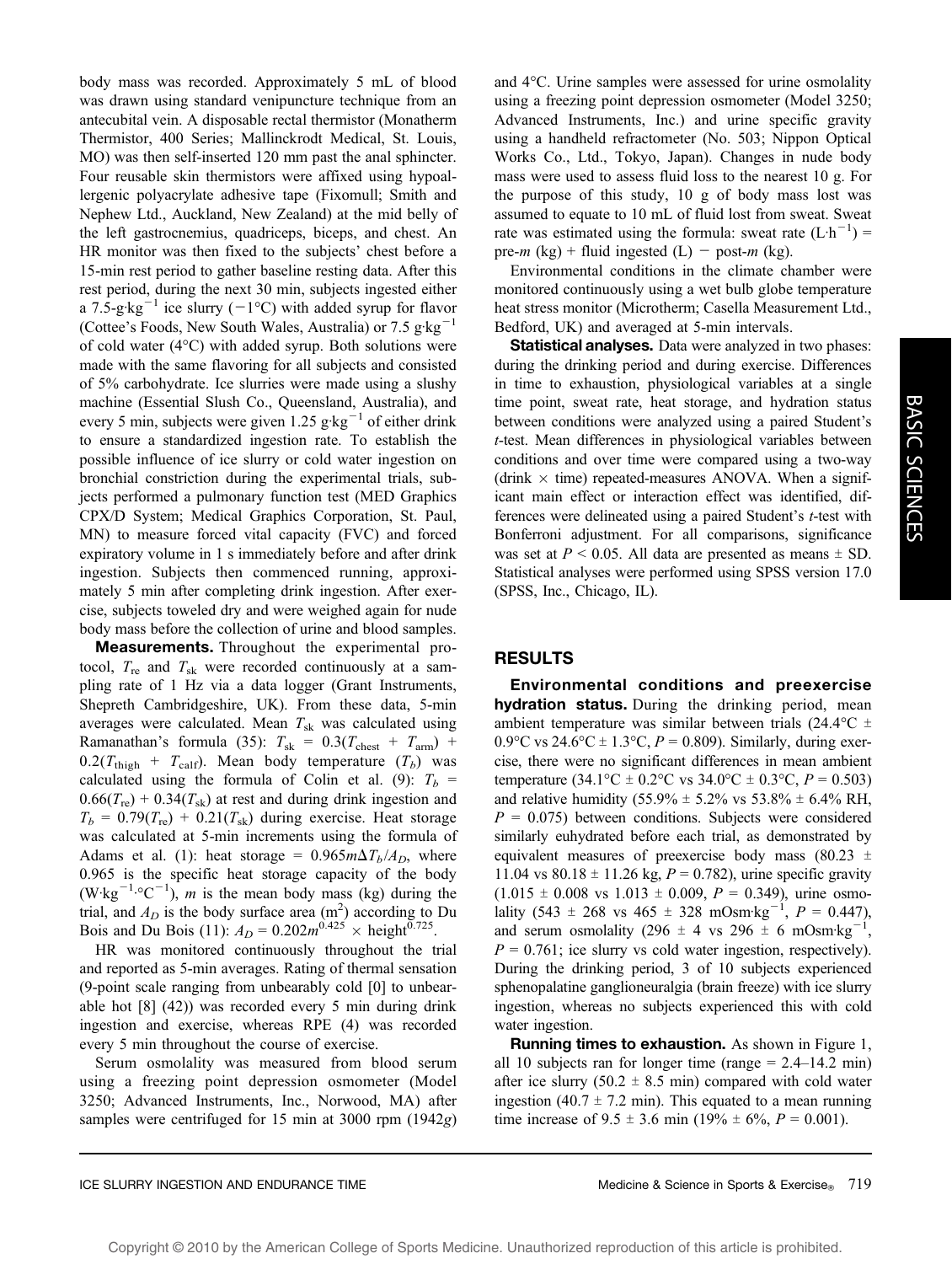

FIGURE 1-Mean  $\pm$  SD run time to exhaustion during the two experimental conditions. Lines denote individual data ( $n = 10$ ). Time to exhaustion was longer (\*) after ice slurry compared with cold water ingestion ( $P = 0.001$ ).

**Rectal temperature**  $(T_{\text{re}})$ **.** Figure 2A illustrates mean  $T_{\text{re}}$  data recorded over the two trials. After the 15-min resting period before drink ingestion, there were no differences in  $T_{\text{re}}$  between conditions (37.21°C  $\pm$  0.19°C vs  $37.13^{\circ}\text{C} \pm 0.11^{\circ}\text{C}$ ; ice slurry vs cold water ingestion, respectively,  $P = 0.130$ ). However, ice slurry ingestion resulted in a greater ( $P = 0.001$ ) reduction in  $T_{\text{re}}$  (0.66°C  $\pm$  0.14°C) compared with cold water ingestion ( $0.25^{\circ}$ C  $\pm$  0.09°C). Consequently,  $T_{\text{re}}$  was  $0.32^{\circ}\text{C} \pm 0.14^{\circ}\text{C}$  cooler after ice slurry compared with cold water ingestion before the start of exercise ( $P = 0.001$ ). During exercise,  $T_{\text{re}}$  increased  $(P = 0.001)$  but remained lower after ice slurry compared with cold water ingestion for the first 30 min of exercise  $(P = 0.001)$ . Subjects achieved a significantly higher (0.78%  $\pm$ 0.27%)  $T_{\text{re}}$  at exhaustion (39.36°C  $\pm$  0.41°C vs 39.05°C  $\pm$ 0.37 $\degree$ C,  $P = 0.001$ ) after ice slurry compared with cold water ingestion (Fig. 3). Despite a larger observed rate of change occurring in  $T_{\text{re}}$  during ice slurry compared with cold water ingestion  $(0.27^{\circ}\text{C} \pm 0.04^{\circ}\text{C} \text{ vs } 0.25^{\circ}\text{C} \pm 0.06^{\circ}\text{C} \cdot 5 \text{ min}^{-1})$ , this comparison did not reach significance ( $P = 0.052$ ).

**Mean skin temperature**  $(T_{sk})$ **.** Figure 2B compares the mean  $T_{sk}$  over the two conditions. Initially before the commencement of drink ingestion, there were no differences in  $T_{sk}$ between conditions (32.57 $^{\circ}$ C ± 0.54 $^{\circ}$ C vs 32.73 $^{\circ}$ C ± 0.68 $^{\circ}$ C,  $P = 0.134$ ). During the preexercise period, mean  $T_{sk}$  was significantly lower after ice slurry compared with cold water ingestion ( $P = 0.017$ ), specifically after 20 min (32.48°C  $\pm$ 0.46°C vs 32.70°C  $\pm$  0.63°C, P = 0.038), 25 min (32.45°C  $\pm$ 0.44°C vs 32.71°C  $\pm$  0.57°C,  $P = 0.014$ ), and 30 min of drinking  $(32.41^{\circ}C \pm 0.42^{\circ}C \text{ vs } 32.64^{\circ}C \pm 0.53^{\circ}C, P = 0.008)$ , as well as before the commencement of exercise (32.59 $\degree$ C  $\pm$  $0.52^{\circ}$ C vs  $32.95^{\circ}$ C ±  $0.54^{\circ}$ C,  $P = 0.001$ ). Once exercise commenced,  $T_{sk}$  increased continuously ( $P = 0.001$ ); however, there were no differences between conditions ( $P = 0.992$ ).

Mean body temperature  $(T_b)$  and heat storage. Figure 2C shows the mean  $T_b$  over the two conditions.  $T_b$ was similar between conditions after the 15-min resting

period  $(35.63^{\circ}\text{C} \pm 0.20^{\circ}\text{C} \text{ vs } 35.63^{\circ}\text{C} \pm 0.23^{\circ}\text{C}, P = 1.000)$ . Ice slurry ingestion led to a significantly greater drop in  $T_b$  (0.43°C  $\pm$  0.13°C) compared with cold drink ingestion  $(0.09^{\circ}\text{C} \pm 0.10^{\circ}\text{C}, P = 0.001)$ .  $T_b$  was  $0.38^{\circ}\text{C} \pm 0.22^{\circ}\text{C}$  $(P = 0.001)$  cooler before the start of exercise and remained cooler for the first 30 min of exercise ( $P = 0.007$ ).  $T<sub>b</sub>$  increased continuously during exercise ( $P = 0.001$ ), and at exhaustion, was significantly higher ( $P = 0.001$ ) after ice slurry  $(38.53^{\circ}\text{C} \pm 0.48^{\circ}\text{C})$  compared with cold water ingestion



FIGURE 2-Rectal temperature  $(T_{\text{re}}; A)$ , mean skin temperature  $(T_{sk}; B)$ , and mean body temperature  $(T_b; C)$  during each experimental condition (means  $\pm$  SD).  $T_{\text{re}}$  was lower (\*) with ice slurry compared with cold water ingestion from the 20-min time point of drink ingestion until 30 min of exercise ( $P < 0.05$ ). At exhaustion,  $T_{re}$  was greater (#) after ice slurry ingestion ( $P = 0.001$ ).  $T_{sk}$  was lower (\*) for the final 15 min of drinking, as well as before the commencement of exercise with ice slurry ingestion ( $P < 0.05$ ).  $T<sub>b</sub>$  was lower (\*) with ice slurry ingestion from the 20-min time point of drink ingestion until 30 min of exercise ( $P < 0.05$ ). At exhaustion,  $T_b$  was greater (#) after ice slurry ingestion  $(P = 0.001)$ .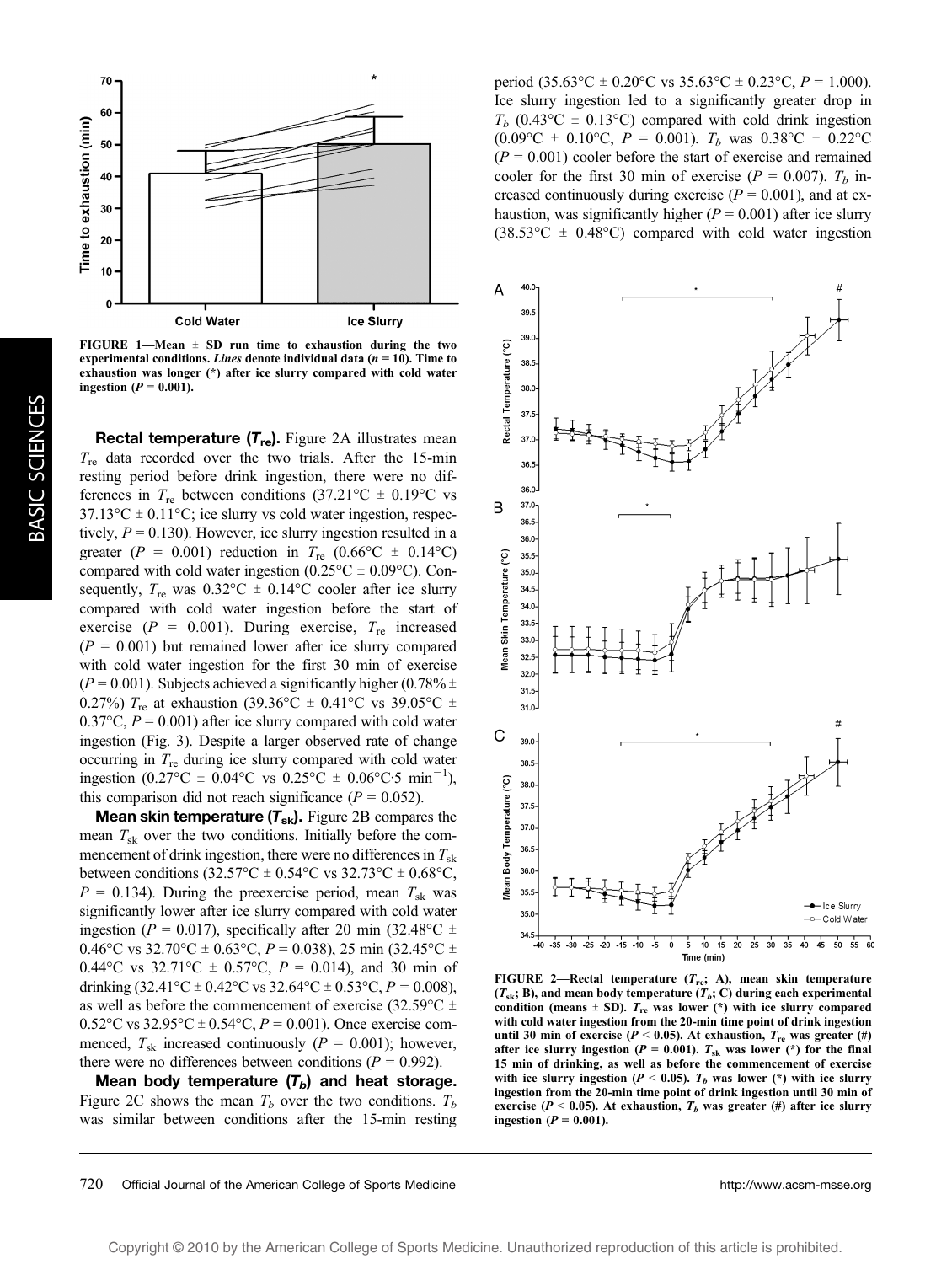

FIGURE 3—Mean  $\pm$  SD rectal temperature ( $T_{\text{re}}$ ) at exhaustion during the two experimental conditions. Lines denote individual data ( $n = 10$ ).  $T_{\text{re}}$  was higher (\*) at exhaustion after ice slurry compared with cold water ingestion  $(P = 0.001)$ .

 $(38.21\degree C \pm 0.45\degree C)$ . Heat storage during the drinking period was significantly lower ( $P = 0.001$ ) after ice slurry (-18.28)  $\pm$  5.68 W·m<sup>-2</sup>) compared with cold water ingestion (-7.84  $\pm$ 3.13  $W \cdot m^{-2}$ ). During exercise, subjects stored significantly more heat ( $P = 0.005$ ) after ice slurry (100.10  $\pm$ 25.00 W·m<sup>-2</sup>) compared with cold water ingestion (78.93  $\pm$ 20.52 W·m<sup> $-2$ </sup>). Mean rates of heat storage were similar between trials  $(10.98 \pm 2.95 \text{ vs } 10.10 \pm 2.72 \text{ W} \cdot \text{m}^{-2} \cdot 5 \text{ min}^{-1})$ ,  $P = 0.234$ ).

HR. Figure 4A shows the mean HR response over the two conditions. HR did not differ significantly between conditions before drink ingestion (65  $\pm$  8 vs 65  $\pm$  8 beats: min<sup>-1</sup>,  $P = 0.891$ ). During the drinking period, HR decreased  $(P = 0.001)$  but was not affected by drink type  $(P = 0.625)$ . During exercise, HR increased continuously ( $P = 0.001$ ) and remained similar between conditions ( $P = 0.122$ ) including at exhaustion  $(185 \pm 7 \text{ vs } 183 \pm 6 \text{ beats-min}^{-1})$ .

Sweat rate and postexercise hydration status. Sweat rate for the ice slurry trial  $(1.89 \pm 0.61 \text{ L} \cdot \text{h}^{-1})$  was not significantly different ( $P = 0.242$ ) from that of the cold water trial  $(2.05 \pm 0.43 \mathrm{L} \cdot \mathrm{h}^{-1})$ . After exercise, hydration status was also similar between conditions, as demonstrated by comparable measures of body mass (79.29  $\pm$  10.91 vs 79.40  $\pm$  11.18 kg,  $P = 0.621$ ), urine specific gravity (1.012  $\pm$ 0.007 vs 1.013  $\pm$  0.009, P = 0.650), urine osmolality (395  $\pm$ 236 vs 459  $\pm$  283 mOsm·kg<sup>-1</sup>,  $P = 0.444$ ), and serum osmolality (294  $\pm$  3 vs 294  $\pm$  3 mOsm·kg<sup>-1</sup>,  $P = 0.720$ ).

Ratings of thermal sensation and perceived exertion. Figure 4 shows the mean ratings of thermal sensation (B) and perceived exertion (C) recorded during the two trials. Before drinking, ratings of thermal sensation were similar between trials  $(4.0 \pm 0.3 \text{ vs } 4.1 \pm 0.3,$  $P = 0.168$ ). Thermal sensation was lower after drink ingestion (2.1  $\pm$  0.8 vs 3.7  $\pm$  0.5, P = 0.001) and before exercise (3.5  $\pm$  0.6 vs 4.2  $\pm$  0.5, P = 0.001) and remained lower for the first 30 min of exercise ( $P = 0.029$ ) for ice slurry versus cold water ingestion, respectively. During

exercise, mean ratings of thermal sensation ( $P = 0.001$ ) and perceived exertion ( $P = 0.022$ ) were lower after ice slurry ingestion. RPE values were lower at the 10-  $(P = 0.04)$ , 20-  $(P = 0.04)$ , 25-  $(P = 0.024)$ , and 30-min  $(P = 0.012)$  exercise time points after ice slurry compared with cold water ingestion trials. At exhaustion, thermal sensation  $(7.9 \pm 0.2)$ vs 7.9  $\pm$  0.2, P = 0.343) and RPE (20  $\pm$  0 vs 20  $\pm$  0,  $P = 1.000$ ) were similar between trials.

Pulmonary function. Ice slurry ingestion caused a greater reduction ( $P = 0.038$ ) in FVC (0.21  $\pm$  0.14 L) compared with cold water ingestion  $(0.07 \pm 0.18 \text{ L})$ . There



FIGURE 4—HR (A) and ratings of thermal sensation (B) and perceived exertion (C) during the two experimental conditions (mean  $\pm$ SD). HR was unaltered by drink type. Mean ratings of thermal sensation ( $P = 0.001$ ) and perceived exertion ( $P = 0.022$ ) were lower (\*) after ice slurry compared with cold water ingestion.

BASIC

SCIENCES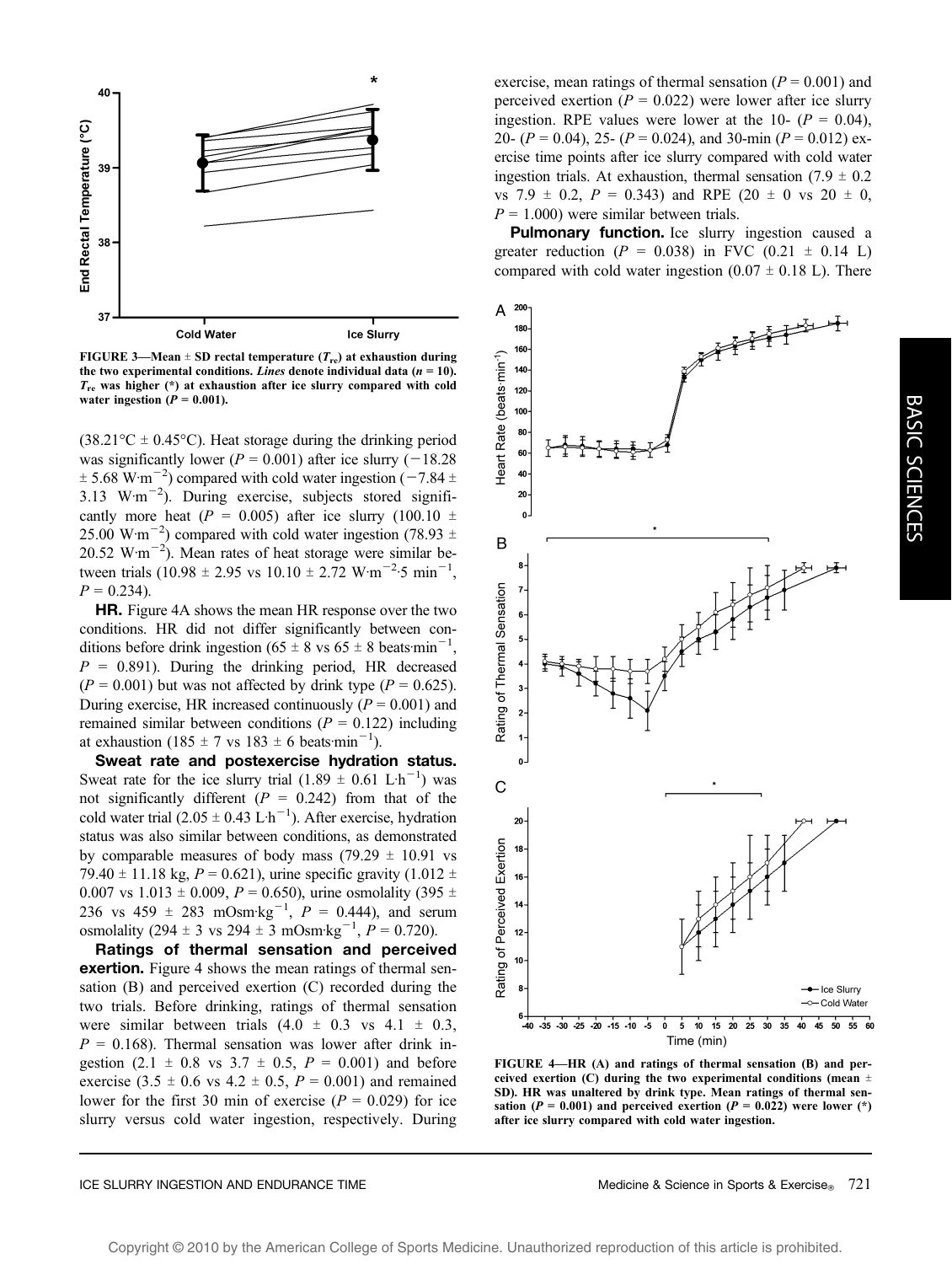were no significant changes between conditions in forced expiratory volume in 1 s after drink ingestion  $(0.16 \pm 0.16$ vs  $0.06 \pm 0.18$ ,  $P = 0.278$ ).

#### **DISCUSSION**

The present study has shown at least three novel findings. First, ingestion of 7.5 g·kg<sup>-1</sup> of ice slurry (-1<sup>o</sup>C) significantly reduced  $T_{\text{re}}$  compared with cold water (4°C) ingestion  $(0.66^{\circ}\text{C} \pm 0.14^{\circ}\text{C} \text{ vs } 0.25^{\circ}\text{C} \pm 0.09^{\circ}\text{C})$  in normothermic individuals. Second, ice slurry ingestion before exercise in a hot environment significantly prolonged run time to exhaustion (+9.5  $\pm$  3.6 min; 19%  $\pm$  6%). Third, precooling using ice slurry ingestion resulted in a significantly higher  $T_{\text{re}}$  at exhaustion compared with the cold water ingestion trial  $(39.36^{\circ}\text{C} \pm 0.41^{\circ}\text{C} \text{ vs } 39.05^{\circ}\text{C} \pm 0.37^{\circ}\text{C})$ . These results are the first to show the practical effectiveness of ice slurry ingestion as a precooling maneuver not only for delaying the time to reach a critically high  $T_c$  and in turn improving exercise performance but also for allowing a higher tolerable  $T_c$  before exhaustion.

It is generally accepted that the attainment of a critically high  $T_c$  is the primary reason for the termination of prolonged exercise in hot environments (15,29). Gonzalez-Alonso et al. (15) observed that subjects who cycled in the heat (40 $\degree$ C, 19% RH) at 60% VO<sub>2max</sub> reached volitional fatigue at the same esophageal temperature  $(T_{es}; 40.1^{\circ}C -$ 40.2°C), despite a different starting  $T_{\text{es}}$ . In that study (15), preexercise  $T_{\text{es}}$  was lowered using water immersion (35.9°C  $\pm$ 0.2 $\rm{^{\circ}C}$  vs 37.4 $\rm{^{\circ}C}$   $\pm$  0.1 $\rm{^{\circ}C}$  in the control condition of no cooling), which elicited a significantly longer cycling time to exhaustion (63  $\pm$  3 vs 46  $\pm$  3 min). This was thought to be due to the increased heat storage capacity that prolonged the time to reach a critically high  $T_c$  (15). Similar mechanisms were likely involved in the current study. Decreasing  $T_{\text{re}}$ via ice slurry ingestion likely elicited a larger heat sink  $(-18.28 \pm 5.68 \text{ vs } -7.84 \pm 3.13 \text{ W} \cdot \text{m}^{-2})$ , which increased the body's capacity to store heat (100.10  $\pm$  25.00 vs 78.93  $\pm$ 20.52  $\text{W}\cdot\text{m}^{-2}$ ). The delayed attainment of a high  $T_c$  and the increased running time found with ice slurry ingestion are both likely due to the ice slurry's capacity to create an expanded heat sink compared with cold water ingestion.

The larger heat sink created by the ingestion of the ice slurry is the result of the unique thermodynamic characteristics of H2O and the changing of physical states. Specific heat capacity  $(C_p)$  refers to the quantity of energy required to increase 1 g of a substance by 1 K. In a solid form,  $C_p$  of ice is 2.108 kJ·kg<sup>-1</sup>·K<sup>-1</sup>, whereas liquid H<sub>2</sub>O is  $4.204$  kJ·kg<sup>-1</sup>·K<sup>-1</sup>. However, the energy required for H<sub>2</sub>O to change phase also requires the introduction of 334 kJ·kg<sup>-1</sup> of energy. Combining both solid and liquid  $H_2O$  into an ice slurry solution has the added heat sink benefit of the  $C_p$  from both the solid and liquid  $H_2O$ , as well as the enthalpy of fusion needed for the phase change. Summing these thermodynamic properties in an ice slurry mixture yields a larger

heat storing capacity than liquid  $H_2O$  alone. Hence, ingestion of an ice slurry drink has the potential to reduce the rate of heat retention in the body. It is important to note that, although there was  $\sim$ 5 $\degree$ C difference in drink temperatures, the large difference in  $T_{\text{re}}$  observed between conditions was predominantly due to the enthalpy of fusion rather than to the difference in drink temperature *per se*. Using the equation  $Q = mC_p\Delta T$  (where Q is the quantity of heat gained/lost (kJ), m is the mass of the substance (kg), and  $\Delta T$  is the change in temperature (K)), the expected change in  $T_c$  from drinking 7.5  $g \text{kg}^{-1}$  of cold water and ice slurry can be calculated. For the subjects in the current investigation, a reduction in  $T_c$ of  $\sim 0.30^{\circ}$ C and  $\sim 1.07^{\circ}$ C would be expected from drinking equal volumes of cold water and ice slurry drinks, respectively. This substantial difference is due almost entirely to the additional energy required for the phase change, as if subjects were to ingest  $0^{\circ}$ C water, the expected reduction in  $T_c$  would only be  $\sim 0.34$ °C.

In the present investigation, subjects achieved a significantly higher  $T_{\text{re}}$  at exhaustion after the ingestion of ice slurry versus cold water (39.36 $\degree$ C  $\pm$  0.41 $\degree$ C vs 39.05 $\degree$ C  $\pm$  $0.37^{\circ}$ C,  $P = 0.001$ ; Fig. 3). This does not concur with current literature, which suggests that subjects exercising in hot environments will reach volitional exhaustion at similar  $T_c$ (15,29). This also holds true in studies where a precooling maneuver has been performed (15,16,22). Although it is difficult to discount the possibility of a placebo effect, this is unlikely because ratings of thermal sensation  $(7.9 \pm 0.2 \text{ vs } 10^{-12})$ 7.9  $\pm$  0.2) and perceived exertion (20  $\pm$  0 vs 20  $\pm$  0) were similar at the point of exhaustion. It is possible that differences in  $T_{\text{re}}$  observed between conditions at the point of exhaustion may be explained by increased brain cooling achieved by ice slurry ingestion. Because the ice slurry was ingested through the mouth, it is reasonable to suggest that its consumption caused a physiologically meaningful reduction in brain temperature, hence delaying the attainment of critically high brain temperature. This may have allowed subjects to run longer and generate and store more metabolic heat in their core, all of which could account for the observed increase in  $T_{\text{re}}$  at the point of exhaustion. A similar effect has been shown in canines, whereby brain cooling via cold water ( $\sim$ 8°C) nasal irrigation significantly increased the  $T_c$ tolerated by the dogs by  $0.5^{\circ}$ C–1.0 $^{\circ}$ C while being heated in a hot water bath (7). The importance of brain temperature during prolonged exercise in the heat was shown in goats by Caputa et al. (6). They showed that goats reached the point of exhaustion at hypothamalic temperatures between 42.0°C and 42.9°C, irrespective of trunk temperature. In humans, Ansley et al. (2) showed that head cooling during exercise in warm conditions increased cycling time to exhaustion by 51% (45 vs 24 min), despite similarities in  $T_{\text{re}}$  throughout exercise. The authors postulated that the increased performance was due to lower brain temperatures throughout the cooling trial.

Another possible explanation for the differences in  $T_{\text{re}}$ observed at exhaustion in the present study might be due to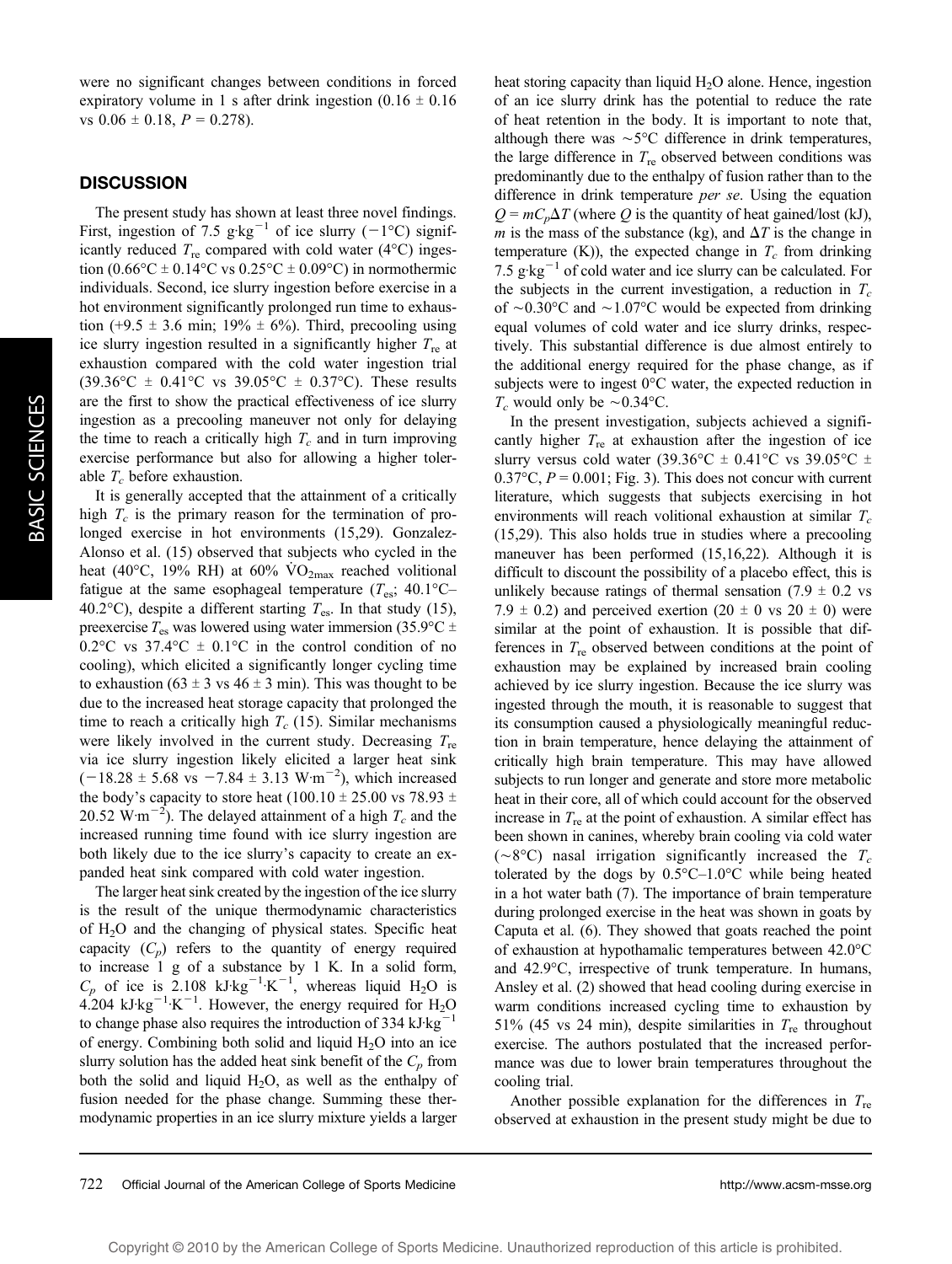differences in thermoreception. Although it has been established that thermoreceptors are in both the hypothalamus monitoring the temperature of blood flow through the brain (14) and the skin in humans (17), it has been hypothesized that thermoreceptors might also be located near or within the core itself (14). This is in fact true in other species, with thermoreceptors in the mouth, esophagus, spinal cord, abdominal viscera (17), abdominal cavity (36), and the muscle (3). If this is also true in humans, ice slurry ingestion could have directly affected  $T_c$  afferents and had a significant effect on critical  $T_c$  attainment. In addition, the glossopharyngeal (ninth cranial) nerve carries impulses for temperature sensation from the posterior third of the tongue and upper pharynx to the brain (31). As such, subjects may have perceived exercise at a given  $T_{\text{re}}$  as easier during the ice slurry trial, in turn prolonging running time, thus increasing metabolic heat production and  $T_{\text{re}}$  at exhaustion. In the present investigation, attainment of a higher  $T_{\text{re}}$  was associated with the positive effect of further extending running time before volitional exhaustion occurred. However, it is important to note that this could also be considered as a negative consequence because increasing  $T_{\text{re}}$  above the normal tolerable limits could result in heat illness.

Mean  $T_{\text{re}}$  at exhaustion for both trials was 39.21 °C  $\pm$  $0.41^{\circ}$ C; values lower than those normally considered to be "critical." This is likely because subjects in the current study were not highly trained. Selkirk and McLellan (37) established that trained subjects were able to tolerate higher  $T_{\text{re}}$  during exercise in the heat than untrained subjects. The authors suggested this was because of the familiarization of achieving high  $T_c$  during training rather than increased aerobic capacity per se because they found no correlation between  $T_{\text{re}}$  at exhaustion and  $\text{VO}_{\text{2peak}}$ .

Ice slurry ingestion caused a small, yet statistically significant reduction in  $T_{sk}$  for the final 15 min of drinking, so that on commencement of running, it was  $0.36^{\circ}\text{C} \pm 0.25^{\circ}\text{C}$ lower than after cold water ingestion. This reduction in  $T_{sk}$ is much smaller than that witnessed with external cooling methods. For example, Quod et al. (34) found that a combination treatment of cold water immersion followed by wearing an ice jacket reduced  $T_{sk}$  by 8.1°C compared with the control condition of no cooling. The drop in  $T_{sk}$  shown in the present study is unlikely to be physiologically significant because once exercise began, differences were no longer seen between conditions. The similarity in  $T_{sk}$  between conditions may have been due to similar rates of evaporative sweat loss between trials (sweat rate =  $1.89 \pm$  $0.61$  vs  $2.05 \pm 0.43$  L·h<sup>-1</sup>) (19). These findings do not correspond with some studies that have demonstrated reduced sweat rates after an external precooling maneuver (18,30). The increased running time to exhaustion observed despite similarities in  $T_{sk}$  between trials lends support to the study by Morrison et al. (28), who showed that changes in  $T_c$ , rather than  $T_{sk}$ , are the primary cause for reductions in exercise performance in the heat, likely due to central impairment of neuromuscular activation.

HR in the present study was also unaltered by ice slurry ingestion, a finding that conflicts with the majority of studies investigating the effect of precooling on thermoregulatory responses during exercise. This finding also may be explained by the similarities in  $T_{sk}$  shown during exercise because skin blood flow was likely similar between conditions (19). Other studies that have shown a reduction in HR during exercise after precooling have also shown reductions in  $T_{sk}$  (16,21,41).

Subjects reported feeling cooler throughout the drinking and exercise periods after ice slurry ingestion. Sweat rate and  $T_{sk}$ , both previously shown to influence ratings of thermal sensation (12), were similar between conditions. Therefore, the lower ratings of thermal sensation were likely due to the reduced  $T_{\text{re}}$  and  $T_b$  because feelings of heat-related fatigue have been shown to be a result of both increased  $T_{sk}$ and  $T_{\text{re}}$  (39). Subjects' RPE were also lower throughout the exercising period after consuming the ice slurry. It is likely that subjects perceived exercise after ice slurry ingestion to be easier at each time point because of the lower thermal strain and  $T_{\text{re}}$ . Indeed, it has previously been shown that increases in RPE during exercise in the heat are predominantly due to increases in  $T_{\text{re}}$  (38).

Costill and Saltin (10) showed that fluid volume remaining in the stomach was less after the ingestion of colder ( $5^{\circ}$ C) compared with warmer fluids ( $35^{\circ}$ C). This might suggest differences in blood volume and cardiovascular strain between conditions in the current study as a result of the different drink temperatures. Moreover, a faster gastricemptying rate could lead to a greater availability of carbohydrate, which paradoxically has been shown to increase endurance performance in the heat (8). However, more recent studies have shown no differences in gastric-emptying rates between drinks of different temperatures ranging from  $4^{\circ}$ C to 58 $^{\circ}$ C (20,25). Because gastric-emptying rates are only slowed until drink temperature becomes neutral, and considering the total length of time for emptying, the minor difference in temperature between drinks in the present investigation  $(\sim 5^{\circ}C)$  would be physiologically insignificant (5). Consequently, the improvements in exercise performance observed after ice slurry ingestion can be attributed to the reduction in  $T_c$  that it elicited rather than the changes in blood volume or carbohydrate availability.

Because of the temperature  $(-1^{\circ}C)$  of the ice slurry mixture, we investigated the effects of ingestion on bronchial constriction. Ice slurry ingestion caused a significantly greater reduction in FVC compared with cold water ingestion  $(0.21 \pm 0.14 \text{ vs } 0.07 \pm 0.18 \text{ L})$ ; however, it is unlikely that such a small reduction would have had any influence on exercise performance at the relatively low intensity selected  $(V_{T1})$ .

Currently, many of the extensively researched precooling maneuvers, although shown to be effective in a laboratory setting, are somewhat impractical for use in major sporting competitions. Cold water immersion can be uncomfortable for the athlete and can take up to 30–60 min to gain a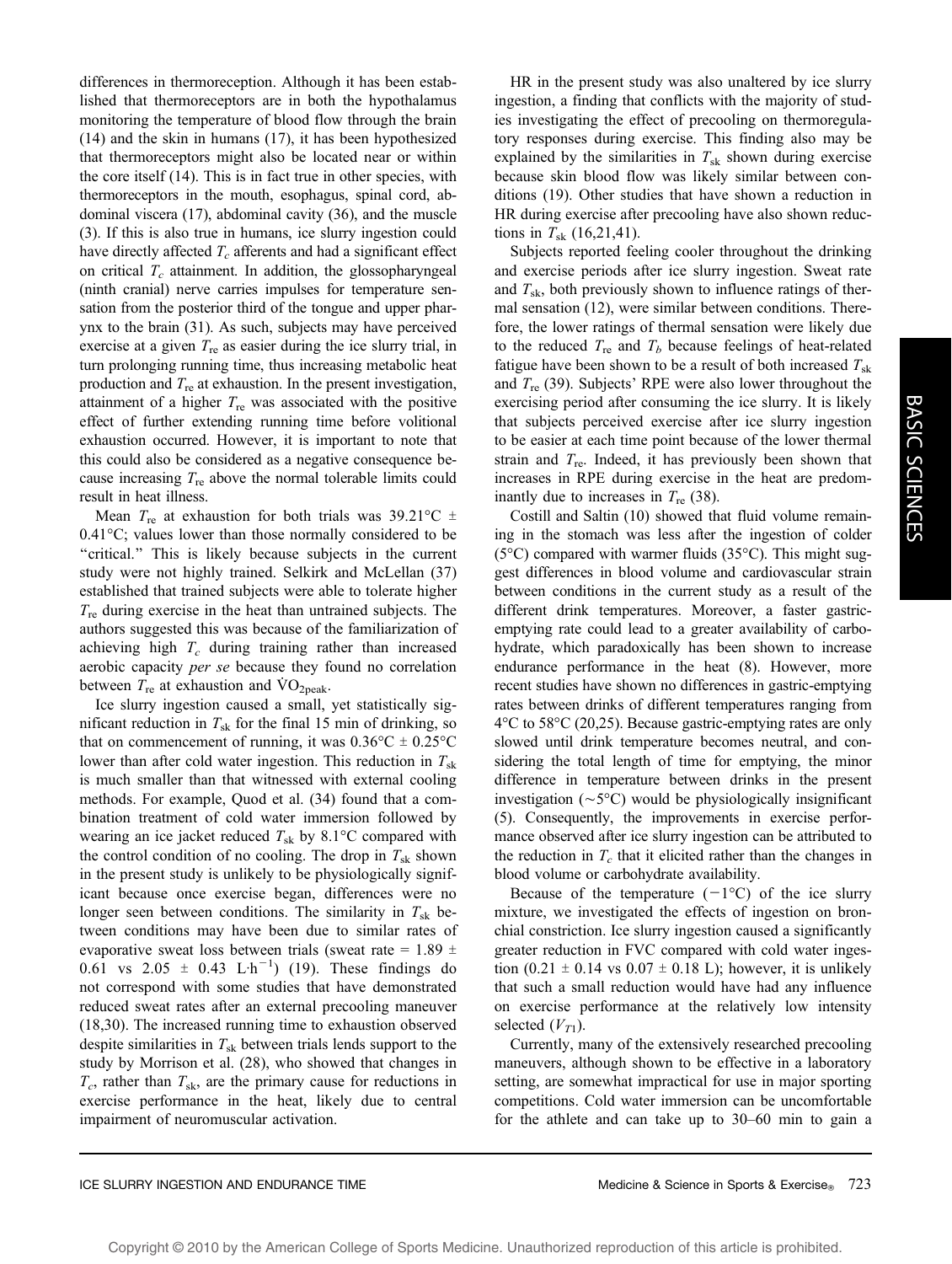physiologically significant reduction in  $T_c$  (33). Furthermore, access to much water, as well as electricity to maintain desired water temperature, may be an issue in the field. Although considered somewhat more practical, anecdotal evidence suggests that ice vests/jackets are heavy and uncomfortable, and it is also a concern to some coaches and practitioners that wearing such garments during a warm-up may adversely affect sports-specific mechanics. Moreover, Quod et al. (34) showed that wearing an ice jacket for 40 min before exercise did not significantly lower  $T_{\text{re}}$  or improve cycling time trial performance in the heat. Ice slurry ingestion provides a practical precooling maneuver that can easily be used in a field setting. What is more, in addition to its cooling benefits, ice slurry consumption can also be used to hydrate athletes before competition.

#### **REFERENCES**

- 1. Adams WC, Mack GW, Langhans GW, Nadel ER. Effects of varied air velocity on sweating and evaporative rates during exercise. J Appl Physiol. 1992;73(6):2668–74.
- 2. Ansley L, Marvin G, Sharma A, Kendall MJ, Jones DA, Bridge MV. The effects of head cooling on endurance and neuroendocrine responses to exercise in warm conditions. Physiol Res. 2008;57(6):863–72.
- 3. Benzinger TH. Heat regulation: homeostasis of central temperature in man. Physiol Rev. 1969;49(4):671–759.
- 4. Borg GA. Psychophysical bases of perceived exertion. Med Sci Sports Exerc. 1982;14(5):377–81.
- 5. Brouns F. Gastric emptying as a regulatory factor in fluid uptake. Int J Sports Med. 1998;19(2 suppl):S125–8.
- 6. Caputa M, Feistkorn G, Jessen C. Effects of brain and trunk temperatures on exercise performance in goats. Pflugers Arch. 1986; 406(2):184–9.
- 7. Carithers RW, Seagrave RC. Canine hyperthermia with cerebral protection. J Appl Physiol. 1976;40(4):543–8.
- 8. Carter J, Jeukendrup AE, Mundel T, Jones DA. Carbohydrate supplementation improves moderate and high-intensity exercise in the heat. Pflugers Arch. 2003;446(2):211–9.
- 9. Colin J, Timbal J, Houdas Y, Boutelier C, Guieu JD. Computation of mean body temperature from rectal and skin temperatures. J Appl Physiol. 1971;31(3):484–9.
- 10. Costill DL, Saltin B. Factors limiting gastric emptying during rest and exercise. J Appl Physiol. 1974;37(5):679–83.
- 11. Du Bois D, Du Bois EF. A formula to estimate the approximate surface area if height and weight be known. 1916. Nutrition. 1989;5(5):303–13.
- 12. Gagge AP, Stolwijk JA, Hardy JD. Comfort and thermal sensations and associated physiological responses at various ambient temperatures. Environ Res. 1967;1(1):1-20.
- 13. Galloway SD, Maughan RJ. Effects of ambient temperature on the capacity to perform prolonged cycle exercise in man. Med Sci Sports Exerc. 1997;29(9):1240–9.
- 14. Gleeson M. Temperature regulation during exercise. Int J Sports Med. 1998;19(2):S96–9.
- 15. Gonzalez-Alonso J, Teller C, Andersen SL, Jensen FB, Hyldig T, Nielsen B. Influence of body temperature on the development of fatigue during prolonged exercise in the heat. J Appl Physiol. 1999;86(3):1032–9.
- 16. Hasegawa H, Takatori T, Komura T, Yamasaki M. Combined effects of pre-cooling and water ingestion on thermoregulation and physical capacity during exercise in a hot environment. J Sports Sci. 2006;24(1):3–9.

In conclusion, the present study has shown that ice slurry ingestion before exercise in the heat was able to significantly reduce preexercise  $T_{\text{re}}$  and prolong run time to exhaustion at  $V_{T1}$  running speed compared with cold water ingestion. In addition, ice slurry ingestion resulted in a higher  $T_{\text{re}}$  at the point of exercise termination. Ice slurry ingestion may serve as a practical precooling maneuver for improving endurance exercise performance in the heat compared with some of the more traditionally proven strategies, such as using ice jackets or cold water immersion baths.

This study was funded by the School of Exercise, Biomedical and Health Sciences, Edith Cowan University. The results of the present study do not constitute endorsement by the American College of Sports Medicine.

- 17. Hensel H. Thermoreception and Temperature Regulation. New York (NY): Academic Press; 1981. p. 1–321.
- 18. Hessemer V, Langusch D, Bruck LK, Bodeker RH, Breidenbach T. Effect of slightly lowered body temperatures on endurance performance in humans. J Appl Physiol. 1984;57(6):1731–7.
- 19. Johnson JM, O'Leary DS, Taylor WF, Park MK. Reflex regulation of sweat rate by skin temperature in exercising humans. J Appl Physiol. 1984;56(5):1283–8.
- 20. Lambert CP, Maughan RJ. Accumulation in the blood of a deuterium tracer added to hot and cold beverages. Scand J Med Sci Sports. 1992;2(2):76–8.
- 21. Lee DT, Haymes EM. Exercise duration and thermoregulatory responses after whole body precooling. J Appl Physiol. 1995; 79(6):1971–6.
- 22. Lee JK, Shirreffs SM, Maughan RJ. Cold drink ingestion improves exercise endurance capacity in the heat. Med Sci Sports Exerc. 2008;40(9):1637–44.
- 23. Lucia A, Hoyos J, Perez M, Chicharro JL. Heart rate and performance parameters in elite cyclists: a longitudinal study. Med Sci Sports Exerc. 2000;32(10):1777–82.
- 24. Marino FE. Methods, advantages, and limitations of body cooling for exercise performance. Br J Sports Med. 2002;36(2):89–94.
- 25. McArthur KE, Feldman M. Gastric acid secretion, gastrin release, and gastric emptying in humans as affected by liquid meal temperature. Am J Clin Nutr. 1989;49(1):51-4.
- 26. Merrick MA, Jutte LS, Smith ME. Cold modalities with different thermodynamic properties produce different surface and intramuscular temperatures. J Athl Train. 2003;38(1):28–33.
- 27. Millet GP, Libicz S, Borrani F, Fattori P, Bignet F, Candau R. Effects of increased intensity of intermittent training in runners with differing  $\text{VO}_2$  kinetics. Eur J Appl Physiol. 2003;90(1–2):50–7.
- 28. Morrison S, Sleivert GG, Cheung SS. Passive hyperthermia reduces voluntary activation and isometric force production. Eur J Appl Physiol. 2004;91(5–6):729–36.
- 29. Nielsen B, Hales JR, Strange S, Christensen NJ, Warberg J, Saltin B. Human circulatory and thermoregulatory adaptations with heat acclimation and exercise in a hot, dry environment. J Physiol. 1993;460:467–85.
- 30. Olschewski H, Bruck K. Thermoregulatory, cardiovascular, and muscular factors related to exercise after precooling. J Appl Physiol. 1988;64(2):803–11.
- 31. Pallett JP, O'Brien MT. Textbook of Neurological Nursing. Toronto (Canada): Little, Brown & Co Ltd; 1985. p. 1–735.
- 32. Parkin JM, Carey MF, Zhao S, Febbraio MA. Effect of ambient temperature on human skeletal muscle metabolism